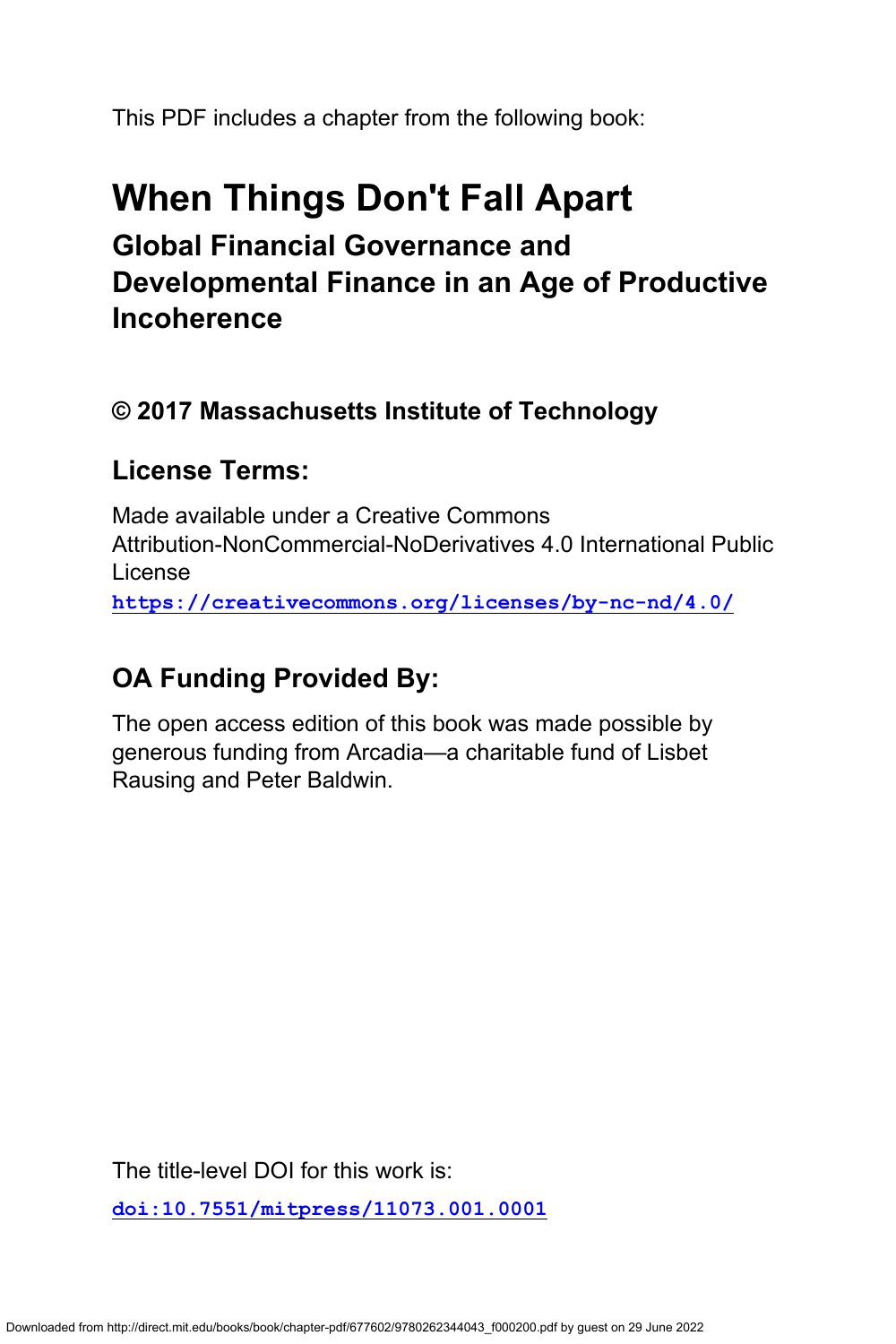### **Abbreviations**

| <b>AEs</b>      | <b>Advanced Economies</b>                                 |
|-----------------|-----------------------------------------------------------|
| <b>AfDB</b>     | African Development Bank                                  |
| AIIB            | Asian Infrastructure Investment Bank                      |
| <b>ALBA</b>     | Bolivarian Alliance for the Peoples of Our America        |
|                 | (Spanish acronym)                                         |
| <b>ALBA-TCP</b> | Bolivarian Alliance for the Peoples of Our America-       |
|                 | Peoples' Trade Treaty (Spanish acronym)                   |
| AMF             | Asian Monetary Fund                                       |
| <b>AMRO</b>     | ASEAN+3 Macroeconomic Research Office                     |
| ArMF            | Arab Monetary Fund                                        |
| AsDB            | Asian Development Bank                                    |
| <b>ASEAN</b>    | Association of Southeast Asian Nations                    |
| $ASEAN+3$       | Association of Southeast Asian Nations plus China, Japan, |
|                 | and South Korea                                           |
| <b>BDS</b>      | Bank of the South (Spanish acronym)                       |
| <b>BIS</b>      | Bank for International Settlements                        |
| <b>BNDES</b>    | Brazil's National Economic and Social Development Bank    |
|                 | (Portuguese acronym; commonly referred to as Brazilian    |
|                 | National Development Bank)                                |
| <b>BRICs</b>    | Brazil, Russian Federation, India, China                  |
| <b>BRICS</b>    | Brazil, Russian Federation, India, China, South Africa    |
| <b>BWIs</b>     | <b>Bretton Woods institutions</b>                         |
| CAF             | Development Bank of Latin America (formerly known as      |
|                 | Andean Development Corporation [Corporación Andina        |
|                 | de Fomento]) (Spanish acronym)                            |
| CDB             | China Development Bank                                    |
| <b>CMI</b>      | Chiang Mai Initiative                                     |
| <b>CMIM</b>     | Chiang Mai Initiative Multilateralisation                 |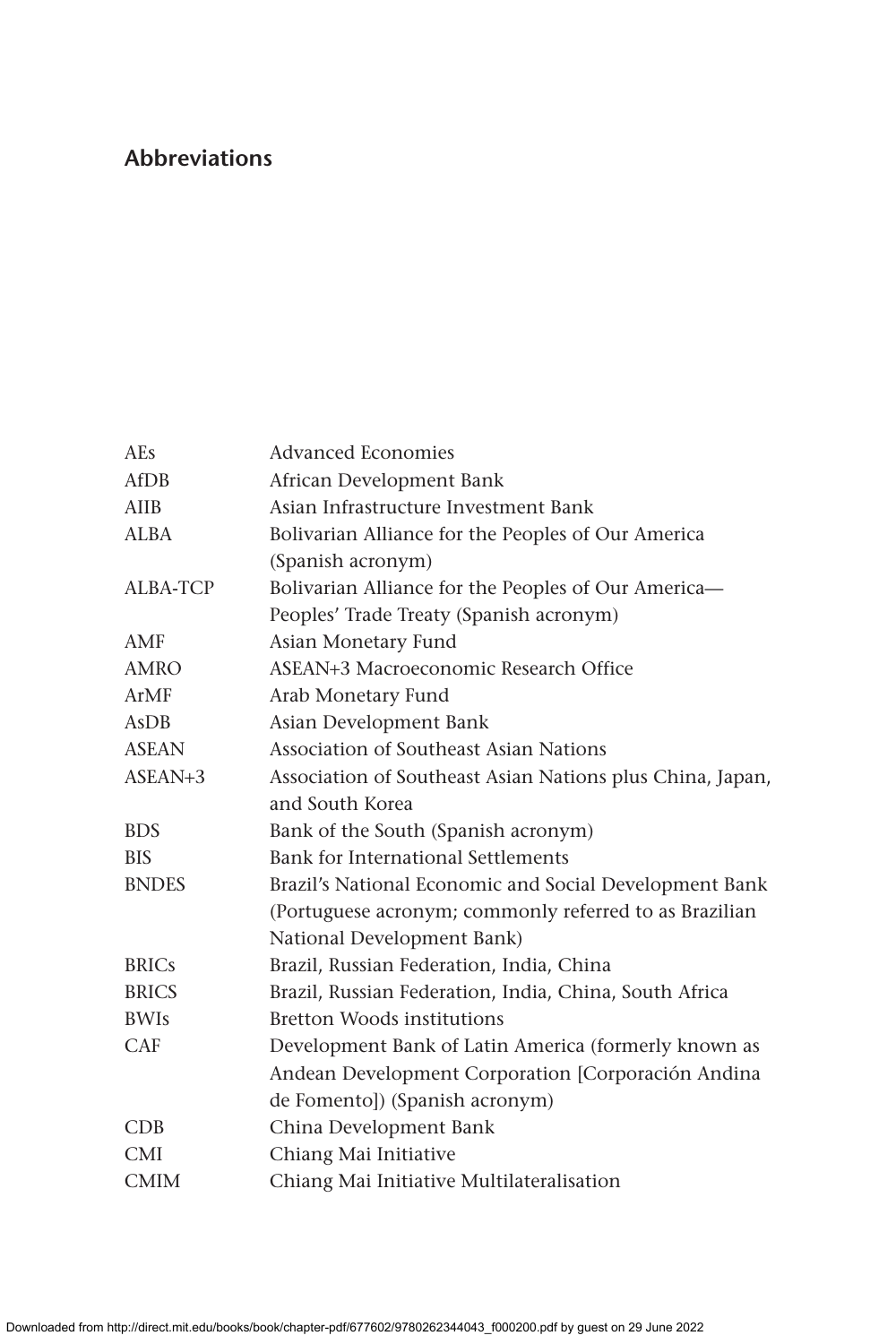**xx Abbreviations**

| <b>COFER</b> | Currency Composition of Official Foreign Exchange        |
|--------------|----------------------------------------------------------|
|              | Reserves                                                 |
| <b>CRA</b>   | Contingent Reserve Arrangement (of the BRICS)            |
| <b>EBRD</b>  | European Bank for Reconstruction and Development         |
| EС           | European Commission                                      |
| <b>ECB</b>   | European Central Bank                                    |
| <b>EFSD</b>  | Eurasian Fund for Stabilization and Development          |
| <b>EFSF</b>  | European Financial Stability Facility                    |
| EIB          | European Investment Bank                                 |
| <b>EMDES</b> | <b>Emerging Market and Developing Economies</b>          |
| ESM          | European Stability Mechanism                             |
| EU           | European Union                                           |
| FCL          | Flexible Credit Line                                     |
| <b>FDI</b>   | Foreign Direct Investment                                |
| Fed          | (U.S.) Federal Reserve                                   |
| Finance G-20 | Group of Twenty finance ministers and central bank       |
|              | governors                                                |
| <b>FLAR</b>  | Latin American Reserve Fund (Spanish acronym)            |
| <b>FSB</b>   | Financial Stability Board                                |
| <b>FSF</b>   | Financial Stability Forum                                |
| $G-7$        | Group of Seven countries (Canada, France, Germany,       |
|              | Italy, Japan, the United Kingdom, and the United States) |
| $G-8$        | Group of Eight countries (G-7, plus Russia)              |
| $G-11$       | Group of Eleven at the World Bank and IMF                |
| $G-20$       | Group of Twenty (G-7, plus Argentina, Australia, Brazil, |
|              | China, India, Indonesia, Mexico, Russia, Saudi Arabia,   |
|              | South Africa, South Korea, Turkey, and the European      |
|              | Union)                                                   |
| $G-24$       | Intergovernmental Group of Twenty-Four on                |
|              | International Monetary Affairs and Development           |
| GDP          | <b>Gross Domestic Product</b>                            |
| <b>IADB</b>  | Inter-American Development Bank                          |
| <b>IBRD</b>  | International Bank for Reconstruction and Development    |
|              | (of the World Bank)                                      |
| IDA          | International Development Association (of the World      |
|              | Bank)                                                    |
| <b>IEO</b>   | Independent Evaluation Office (of the IMF)               |
| ШF           | Institute of International Finance                       |
| ILО          | International Labour Organization                        |
| IMF          | <b>International Monetary Fund</b>                       |
|              |                                                          |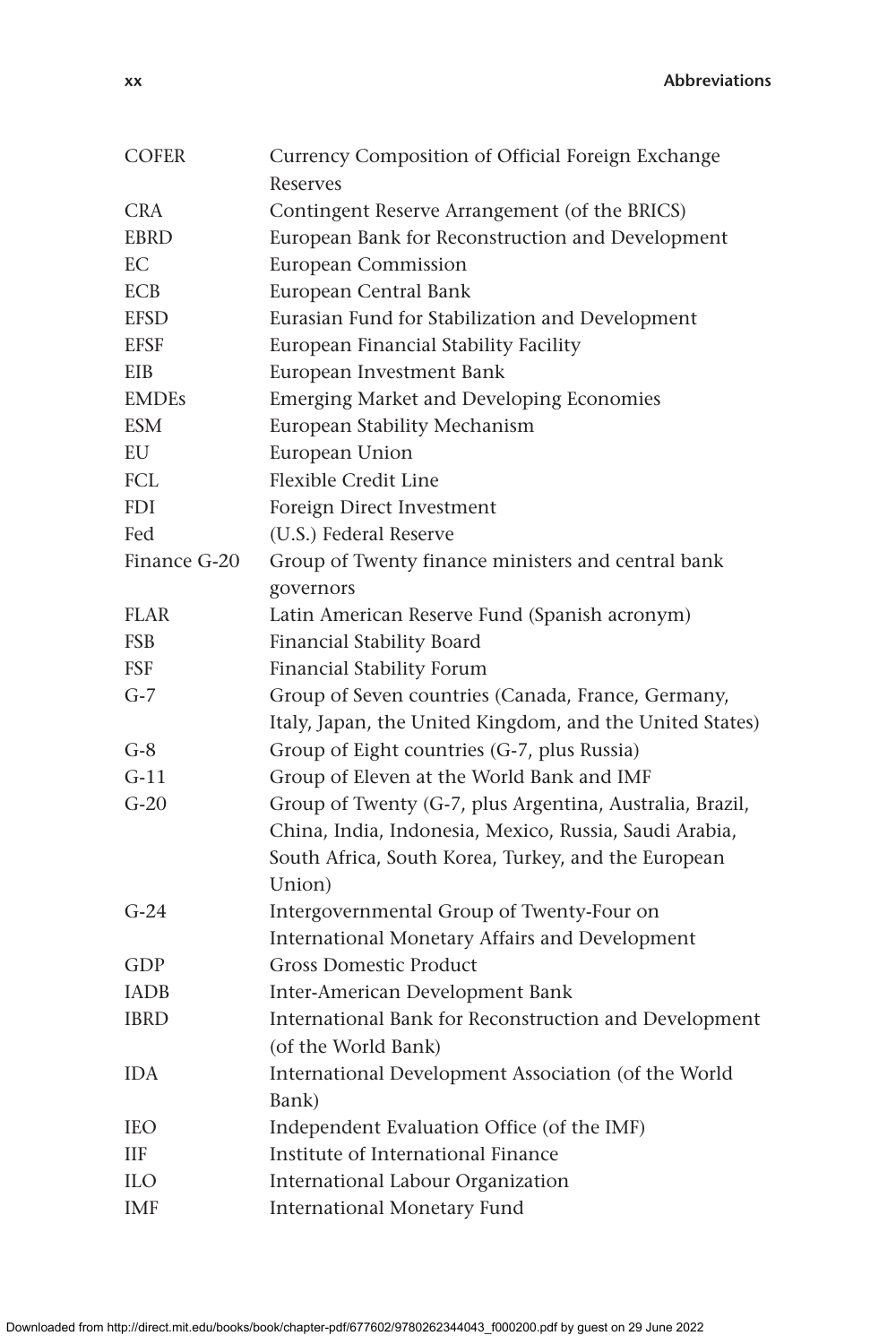#### **Abbreviations xxi**

| <b>IMFC</b>   | International Monetary and Financial Committee        |
|---------------|-------------------------------------------------------|
|               | (of the IMF)                                          |
| <b>MRDBs</b>  | Main Regional Development Banks                       |
| <b>NAB</b>    | New Arrangements to Borrow                            |
| <b>NAFTA</b>  | North American Free Trade Agreement                   |
| <b>NDB</b>    | New Development Bank (of the BRICS)                   |
| <b>NIEO</b>   | New International Economic Order                      |
| <b>ODA</b>    | Official Development Assistance                       |
| <b>OECD</b>   | Organisation for Economic Co-operation and            |
|               | Development                                           |
| PBOC          | People's Bank of China                                |
| PCL           | Precautionary Credit Line                             |
| QE            | Quantitative Easing                                   |
| <b>RCT</b>    | Randomized Control Trial                              |
| <b>RMB</b>    | Renminbi (currency of People's Republic of China)     |
| <b>SAFE</b>   | State Administration of Foreign Exchange (of China)   |
| <b>SAP</b>    | Structural Adjustment Program                         |
| <b>SBA</b>    | Stand-By Arrangement                                  |
| <b>SDDS</b>   | Special Data Dissemination Standard                   |
| SDGs          | Sustainable Development Goals (of the United Nations) |
| <b>SDR</b>    | Special Drawing Right                                 |
| <b>SOE</b>    | <b>State-Owned Enterprise</b>                         |
| <b>SUCRE</b>  | Unitary System for Regional Compensation (Spanish     |
|               | acronym)                                              |
| <b>SWF</b>    | Sovereign Wealth Fund                                 |
| <b>TPP</b>    | Trans-Pacific Partnership                             |
| <b>UN</b>     | <b>United Nations</b>                                 |
| <b>UNASUR</b> | Union of South American Nations (Spanish acronym)     |
| <b>UNCTAD</b> | United Nations Conference on Trade and Development    |
| <b>WDI</b>    | World Development Indicators                          |
| <b>WTO</b>    | World Trade Organization                              |